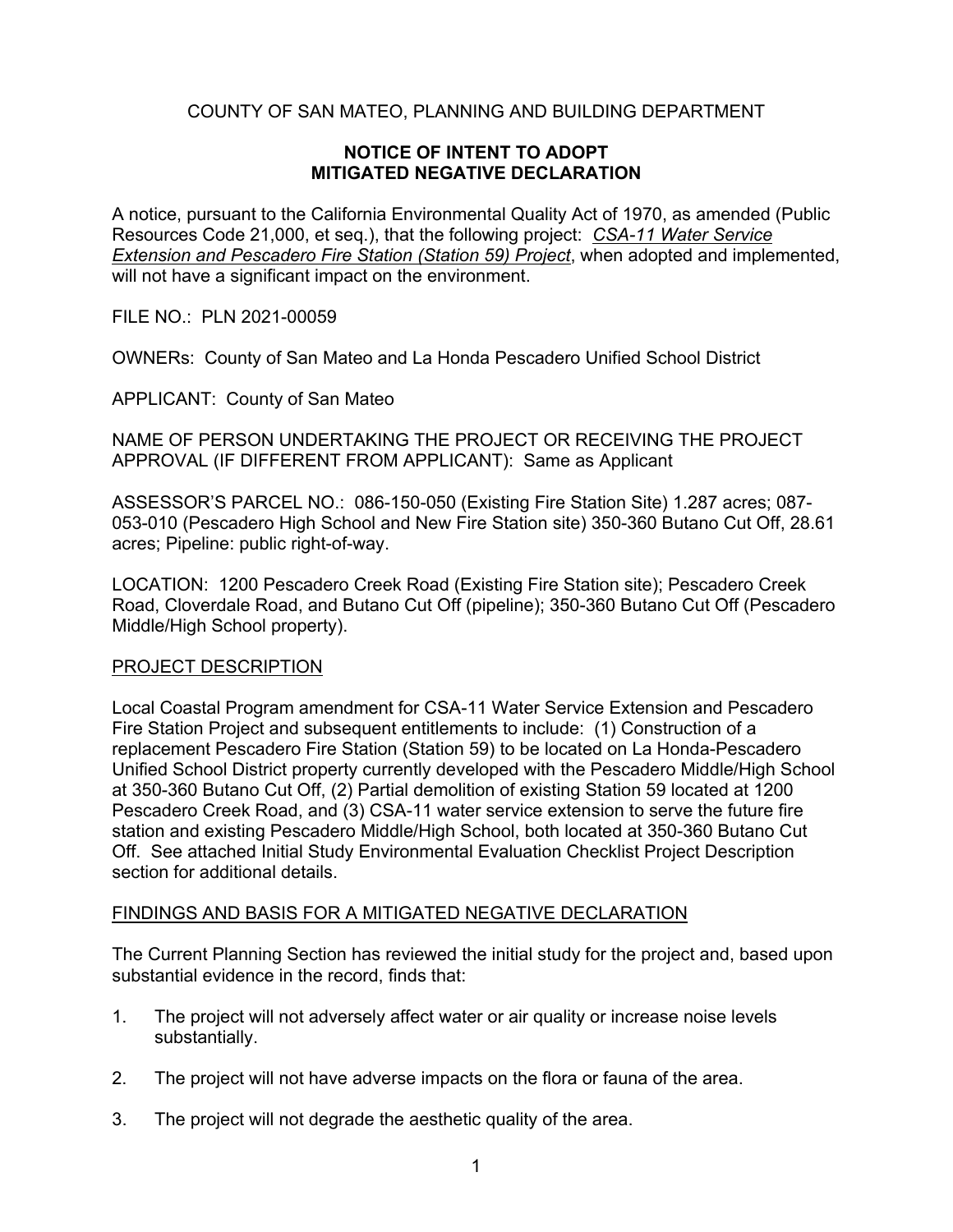- 4. The project will not have adverse impacts on traffic or land use.
- 5. In addition, the project will not:
	- a. Create impacts which have the potential to degrade the quality of the environment.
	- b. Create impacts which achieve short-term to the disadvantage of long-term environmental goals.
	- c. Create impacts for a project which are individually limited, but cumulatively considerable.
	- d. Create environmental effects which will cause substantial adverse effects on human beings, either directly or indirectly.

The County of San Mateo has, therefore, determined that the environmental impact of the project is insignificant.

MITIGATION MEASURES included in the project to avoid potentially significant effects:

**Mitigation AG-1:** Prior to issuance of the building permit for construction of the fire station, the County shall submit evidence to the Coastal Commission for review and approval indicating that an agricultural easement burdening off-site agricultural property has been granted in perpetuity to the County or other qualifying entity, along with adequate funding to compensate for reasonable administrative costs incurred by the easement holder. The property provided as mitigation shall meet the following criteria:

- The easement shall provide agricultural conservation acreage at a ratio of 2:1 for the loss of agricultural land associated with the approved project (i.e. at least 3.5 acres shall be provided to offset the 1.75 acres of the fire station site).
- The property shall be acquired by the County and placed under an agricultural easement; or the County shall enter into an agreement to newly encumber lands owned by another entity.
- The property shall be located within the Coastal Zone, within reasonable proximity to the project site.
- The property shall be on land of a similar quality as the project site (i.e., Prime Agricultural Lands).

**Mitigation BIO-1:** Initial ground-disturbing activities shall be avoided between November 1 and March 31 to avoid the time period when amphibians and reptiles are most likely to be moving through the Project Area.

**Mitigation BIO-2:** Temporary exclusion fencing shall be installed around the limits of work areas and access routes to ensure special-status amphibians, reptiles, and mammals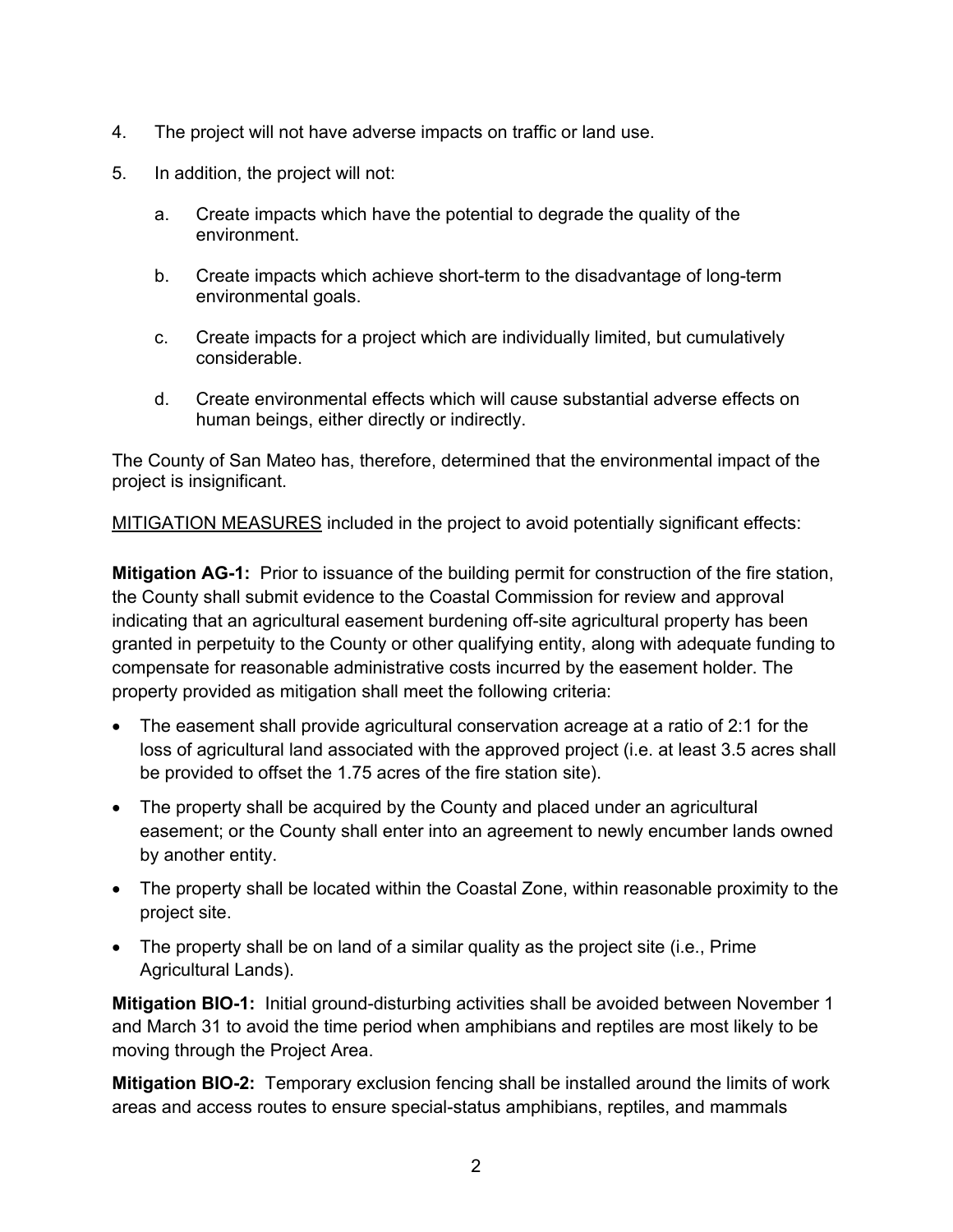cannot enter the work area. Installation of exclusion fencing shall occur under the supervision of a designated biologist and immediately following a clearance survey of the area. The exclusion fencing shall have a minimum aboveground height of 30 inches, and the bottom of the fence should be keyed in at least 4 inches deep and backfilled with soil to prevent wildlife from passing under the fencing. Exclusion fencing shall be installed to prevent species entry into active work areas and to mark the limits of construction disturbance at equipment staging areas, site access routes, construction equipment and personnel parking areas, debris storage areas, and any other areas that may be disturbed.

**Mitigation BIO-3:** Plastic monofilament netting (erosion control matting), loosely woven netting, or similar material in any form shall not be used at the project site because amphibians and reptiles can become entangled and trapped in them. Any such material found on-site shall be immediately removed by the construction personnel. Materials utilizing fixed weaves (strands cannot move), polypropylene, polymer, or other synthetic materials shall not be used.

**Mitigation BIO-4:** No more than twenty-four (24) hours prior to the date of initial ground disturbance, a pre-construction survey for foothill yellow-legged frog and other sensitive amphibians and reptiles shall be conducted by a designated biologist at the project site.

The survey shall consist of walking the project limits and within the project site to ascertain the possible presence of special-status amphibians and reptiles. The designated biologist shall investigate all potential areas that could be used by the species for feeding, sheltering, movement, and other essential behaviors. If any foothill yellow-legged frogs are found, the designated biologist shall follow the procedures specified in Measure 5.

**Mitigation BIO-5:** Each encounter with the foothill yellow-legged frog shall be treated on a case-by-case basis in coordination with the USFWS, but the general procedure is as follows: (1) the animal shall not be disturbed if it is not in danger; or (2) the animal shall be moved to a secure location if it is in any danger. These procedures are further described below:

- When a foothill yellow-legged frog is encountered in the project area, all activities which have the potential to result in the harassment, injury, or death of the individual shall be immediately halted. The designated biologist will then assess the situation in order to select a course of action that will avoid or minimize adverse effects to the animal. To the maximum extent possible, contact with the animal shall be avoided and the applicant shall allow it to move out of the potentially hazardous situation to a secure location on its own volition. This procedure shall apply to situations where a foothill yellow-legged frog is encountered while it is moving to another location and is actively dispersing. It does not apply to animals that are uncovered or otherwise exposed or in areas where the individual is not expected to move on its own and may be in danger (e.g., within the fenced construction perimeter).
- Foothill yellow-legged frogs that are in danger (e.g., animals that are uncovered or otherwise exposed or in areas within the fenced construction perimeter where the individual is not expected to move on its own) shall be relocated and released by the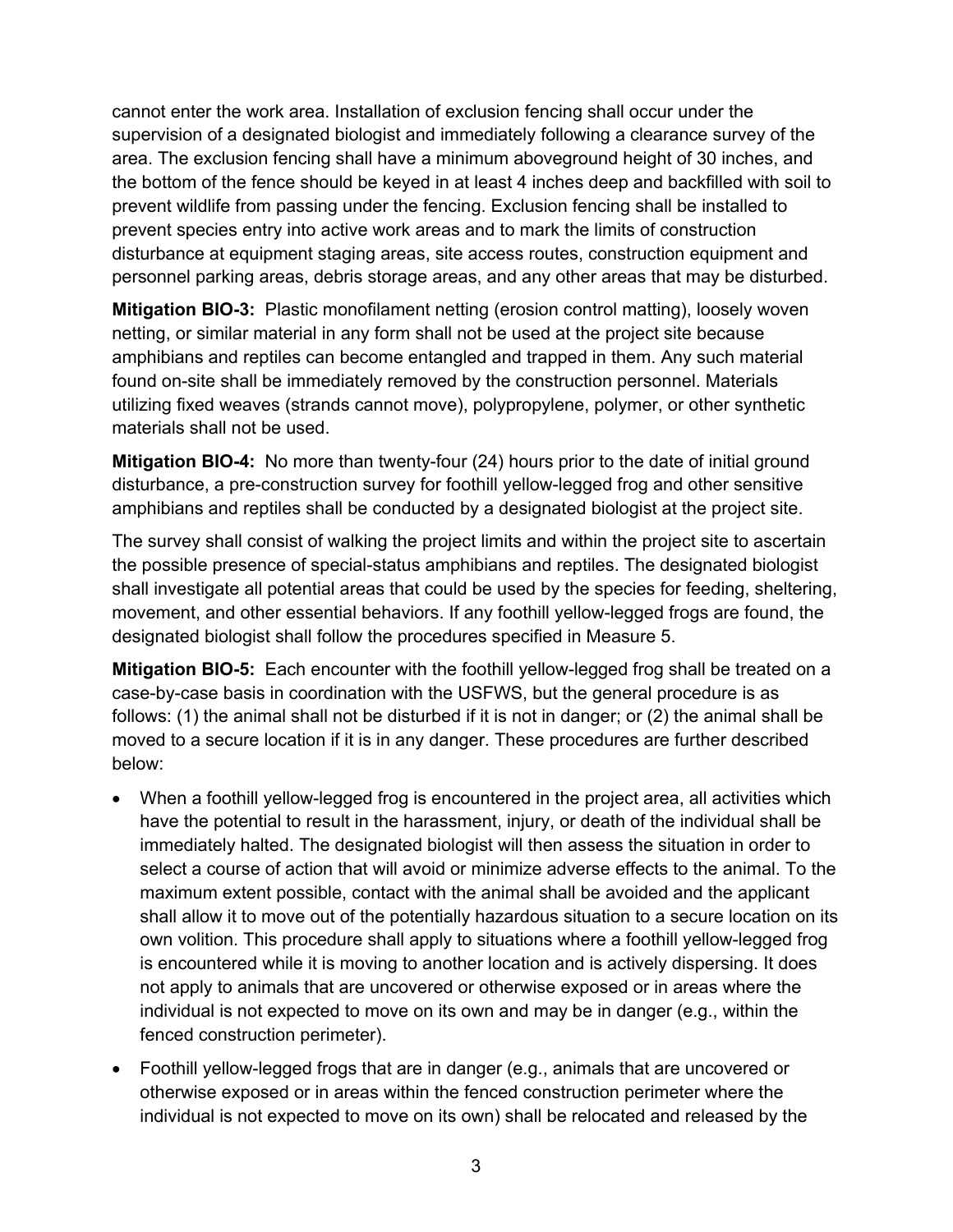designated biologist outside the construction area within the same habitat. Prior to the initial ground disturbance, the designated biologist shall obtain approval of the relocation protocol from the USFWS and CDFW in the event that a foothill yellow-legged frog is encountered and needs to be moved away from the project site. Foothill yellow-legged frog shall be released in appropriate habitat nearby within the watershed. The designated biologist shall limit the duration of the handling and captivity of the foothill yellow-legged frog to the minimum amount of time necessary to complete the task. The applicant shall immediately notify the USFWS and CDFW once the foothill yellow-legged frog is relocated and the site is secure.

**Mitigation BIO-6***:* Uneaten human food and other refuse attracts crows, ravens, coyotes, raccoons, and other predators of amphibians, reptiles, and other wildlife. A litter control program shall be instituted at the project site. All workers shall ensure their food scraps, paper wrappers, food containers, cans, bottles, and other trash are deposited in covered or closed garbage containers. The garbage containers shall be removed from the project site at the end of each working day.

**Mitigation BIO-7:** A USFWS-approved biologist(s) shall be onsite until all initial habitat disturbances have ceased. The qualifications of the biologist(s) shall be submitted to USFWS for review and written approval at least thirty (30) days prior to the date earthmoving is initiated at the project site.

**Mitigation BIO-8:** To the maximum extent practicable, construction activities shall not occur during rain events or within 24-hours following a rain event. Prior to construction activities resuming, a designated biologist will inspect the Project Area and all equipment/materials for the presence of amphibians and reptiles.

**Mitigation BIO-9***:* If construction activities will commence anytime during the nesting/breeding season of native bird species potentially nesting in the Study Area (typically February through August in the project region), a pre-construction survey for nesting birds shall be conducted by a qualified biologist within two weeks of the commencement of construction activities.

If active nests are found in areas that could be directly affected or are within 250 feet (for passerines) or 500 feet (for raptors) of construction and would be subject to prolonged construction-related noise, a no-disturbance buffer zone shall be created around active nests during the breeding season or until a qualified biologist determines that all young have fledged. The size of the buffer zone and types of construction activities restricted within it shall be determined through coordination with the CDFW, considering factors such as the following:

- Noise and human disturbance levels at the construction site at the time of the survey and the noise and disturbance expected during the construction activity;
- Distance and amount of vegetation or other screening between the construction site and the nest; and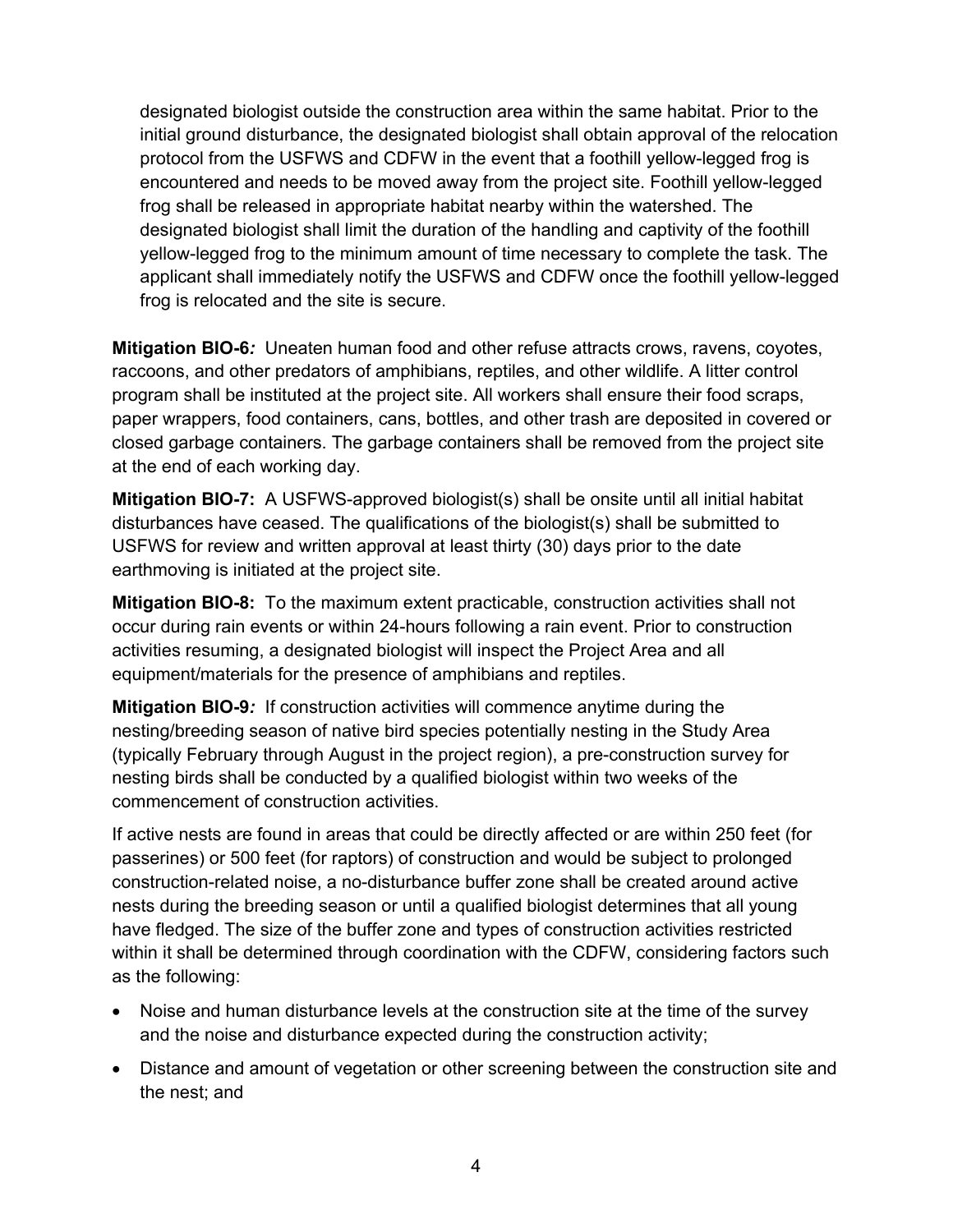Sensitivity of individual nesting species and behaviors of the nesting birds.

**Mitigation BIO-10:** The County shall ensure that the following stormwater BMPs are implemented to protect water quality entering Pescadero and Butano Creeks:

- Schedule grading and excavation work during dry weather.
- Stabilize all denuded areas, install and maintain temporary erosion controls (such as erosion control fabric or bonded fiber matric) until vegetation is established.
- Prevent sediment from migrating offsite and protect from storm drain inlets, gutters, ditches, and drainage courses by installing and maintaining appropriate BMPs, such as fiber rolls, silt fences, sediment basins, gravel bags, berms, etc.
- Keep excavated soil on site and transfer it to dump trucks on site, not in the streets.

**Mitigation BIO-11:** If construction activities commence during the burrowing owl nesting season (February 1 – August 31), a qualified biologist shall conduct preconstruction surveys covering all areas of suitable habitat within 250 feet of the proposed activity. The survey will last a minimum of 3 hours, and will either begin 1 hour before sunrise and continue until 2 hours after sunrise or begin 2 hours before sunset and continue until 1 hour after sunset. If no owls are detected during a first survey, a second survey will be conducted. If owls are detected during the first survey, a second survey is not needed. All owls observed will be counted and their locations will be mapped, and the following measure will be implemented:

If evidence of nesting burrowing owls is found, a 250-foot-wide no-disturbance buffer zone shall be established around each occupied nest and shall be delineated in the field by the biologist, using a suitable low-impact medium. Construction may proceed outside the nodisturbance buffer zones.

**Mitigation BIO-12:** A qualified biologist shall conduct a roosting bat habitat evaluation prior to the commencement of construction activities. The evaluation shall determine if any trees proposed for removal or that are located near the work sites provide potential bat roosting habitat. If suitable roost trees or an active roost are confirmed, then a site-specific bat protection plan shall be developed by a qualified biologist to prevent disturbance of an active maternity or hibernation roost.

**Mitigation BIO-13:** Appropriately-timed focused plant surveys shall be conducted during the harlequin lotus's flowering period (March - June) to detect presence of these species within the project's impact zone.

**Mitigation BIO-14:** If this species is determined to be present within the project impact zone (where vegetation removal is needed), then potentially impacted populations shall be transplanted to an appropriate adjacent habitat where impacts are not anticipated. The transplanting effort shall be approved by the CDFW prior to implementation.

**Mitigation CULT-1:** To reduce potential impacts on presently undocumented early Native American cultural resources, a qualified professional archaeologist and a Native American monitor shall be present on-site during all subsurface ground-disturbing activities at the site of the proposed new fire station. If prehistoric remains (e.g., structure traces, stone artifacts, bone and/or shell concentrations) are encountered during subsurface construction and/or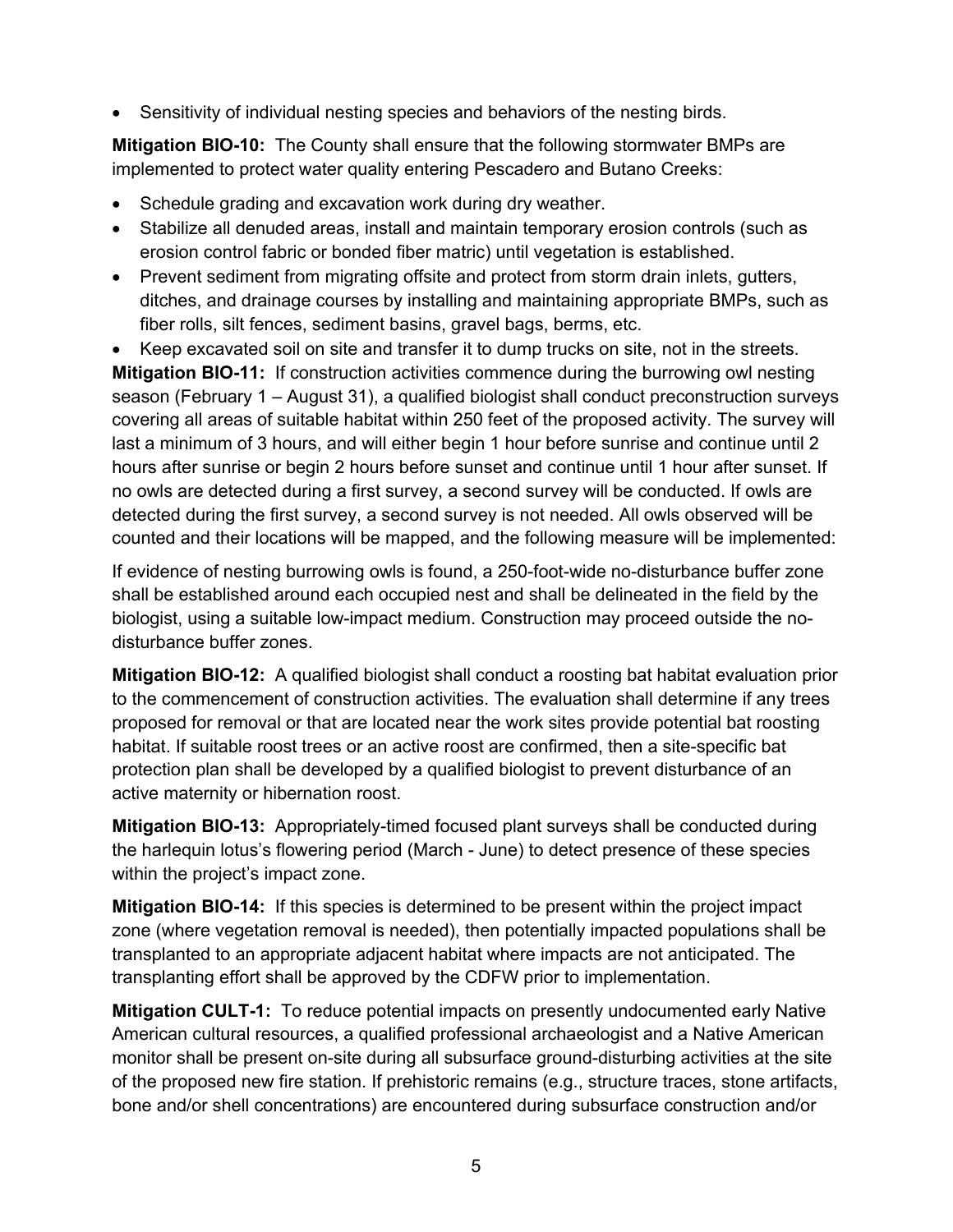demolition activities, ground disturbances in the vicinity of the find shall cease until the monitor can determine the nature and potential significance of the remains and recommend mitigation. Mitigation can include, but shall not be restricted to, no action, additional documentary research, testing, and contiguous block unit excavation and resource documentation in accordance with CEQA standards.

In accordance with the California Health and Safety Code, if human remains are uncovered during ground-disturbing activities, excavation in the vicinity of the burial shall immediately cease and the primary construction contractor and/or archaeological/Native American monitor shall notify the County. The County or their designated representative shall notify the county coroner who is required to examine all discoveries of human remains within 48 hours of receiving notice of a discovery on private or state lands (Health and Safety Code Section 7050.5[b]). If the coroner determines that the remains are those of a Native American, he or she must contact the Native American Heritage Commission (NAHC) by phone within 24 hours of making that determination (Health and Safety Code Section 7050[c]). Following the coroner's findings, the County, the archaeologist/Native American monitor, and the NAHC-designated most likely descendant shall determine the ultimate treatment and disposition of the remains and take appropriate steps to ensure that additional human interments are not disturbed. The responsibilities for acting on notification of a discovery of Native American human remains are identified in PRC Section 5097.9.

**Mitigation CULT-2:** If human remains or any associated funerary artifacts are discovered during construction, all work must cease within the immediate vicinity of the discovery. In accordance with the California Health and Safety Code (Section 7050.5), the San Mateo County Sheriff/Coroner shall be contacted immediately. If the Coroner determines the remains to be Native American, the Coroner will notify the Native American Heritage Commission, which will in turn appoint a Most Likely Descendent (MLD) to act as a tribal representative. The MLD will work with the Applicant and a qualified archaeologist to determine the proper treatment of the human remains and any associated funerary objects. Construction activities will not resume until either the human remains are exhumed, or the remains are avoided via Project construction design change.

**Mitigation GEO-1:** The pipeline shall be designed and constructed in accordance with design parameters and recommendations included in the geotechnical investigation prepared for the pipeline project (GHD 2021)

**Mitigation GEO-2:** The fire station foundation and site preparation shall include all recommendations of a preliminary geotechnical/geologic hazards report, which shall be prepared prior to project approval and include assessments of, and recommendations for, soil settlement, liquefaction, differential settlement, expansive soils, and other geologic hazards.

**Mitigation HAZ-1:**Prior to demolition of the existing fire station barracks, the structures shall be surveyed for potential hazardous materials including but not limited to ACM and LBP. Any such materials encountered shall be removed by a hazardous materials removal firm with staff trained and equipped for such removal activities. Any removed hazardous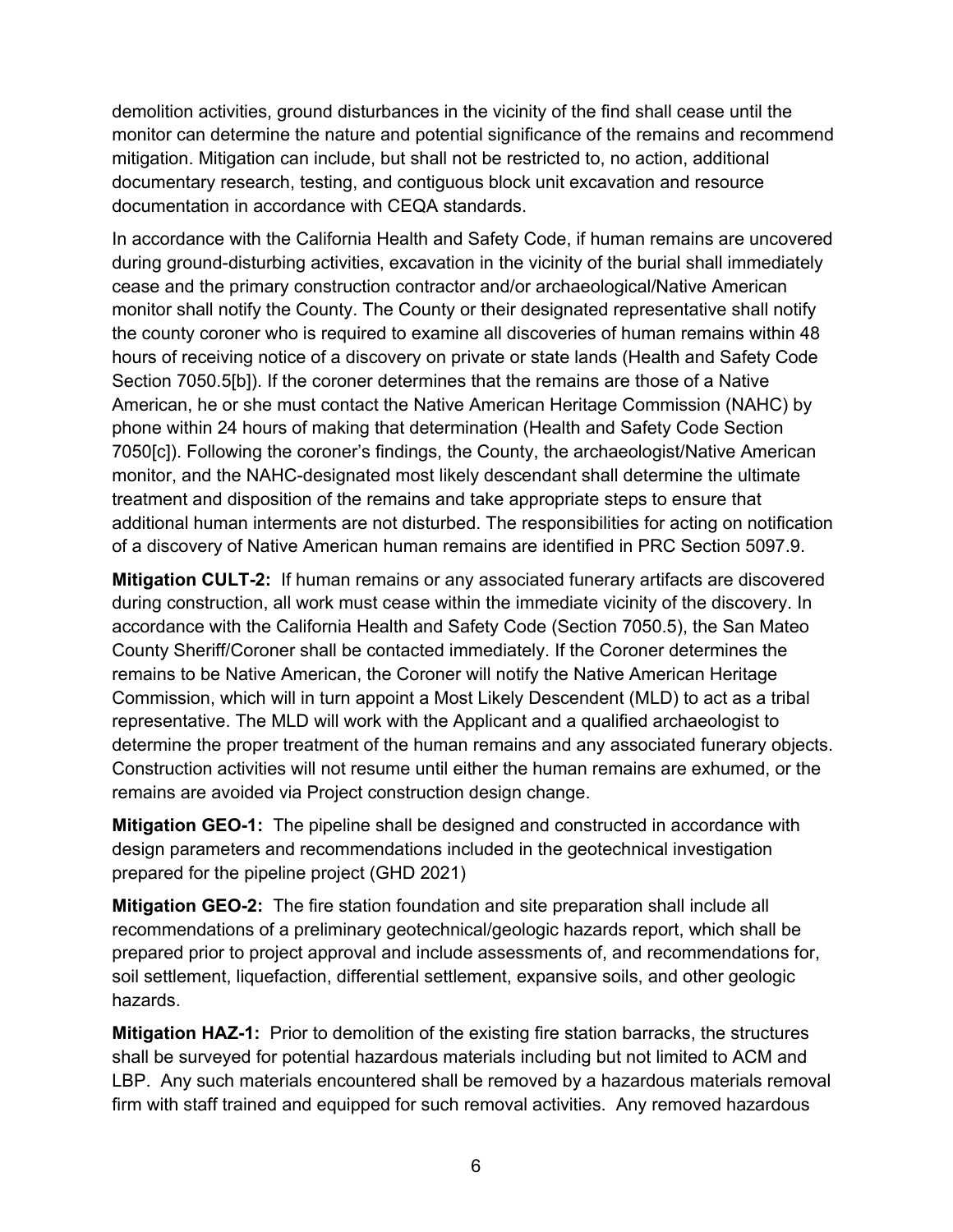materials shall be disposed of in a State-approved Class III Hazardous Waste Disposal Facility.

**Mitigation HYDRO-1:** County Service Area-11 (County of San Mateo Department of Public Works) shall conduct monthly water level measurement of Well #1 and Well #3 to monitor ongoing aquifer capacity.

**Mitigation HYDRO-2:** County Service Area-11 (County of San Mateo Department of Public Works) shall evaluate groundwater level trends. Should the water level drop below 6 feet above the top of the well screen in Well #3 during static conditions, CSA-11 shall manage water supply sustainability through operational actions such as lowering the pump, or by developing other local groundwater or surface water supply sources.

**Mitigation NOI-1:** The following Best Management Practices shall be incorporated into the construction documents to be implemented by the Project contractor:

- Limit the major stages of fire station foundation preparation and building erection to the summer months when school is not in session.
- Limit Project construction activity to between 7 a.m. and 6 p.m. on weekdays, to between 9 a.m. and 5 p.m. on Saturdays, and prohibit it on Sundays, Thanksgiving and Christmas to comply with the San Mateo County Code.
- Provide enclosures and noise mufflers for stationary equipment, shrouding or shielding for impact tools, and barriers around particularly noisy activity areas on the site.
- Use quietest type of construction equipment whenever possible, particularly air compressors.
- Provide sound-control devices on equipment no less effective than those provided by the manufacturer.
- Locate stationary equipment, material stockpiles, and vehicle staging areas as far as practicable from sensitive receptors.
- Prohibit unnecessary idling of internal combustion engines.
- Require applicable construction-related vehicles and equipment to use designated truck routes when entering/leaving the site.
- Designate a noise disturbance coordinator at County Planning Department who shall be responsible for responding to complaints about noise during construction. The telephone number of the noise disturbance coordinator shall be conspicuously posted at the construction site. Copies of the project purpose, description and construction schedule shall also be distributed to the surrounding residences, schools and library.

**Mitigation Traffic-1:** If the County Public Works Department determines that a signal at the fire station driveway is potentially warranted to allow emergency fire truck access or otherwise prevent vehicular conflicts, the school would conduct a more refined traffic count. If the count indicates that a signal is warranted, the County would install it, or, the school would require that all drop offs are at the 360 Butano Cutoff address, which is at the far end of the campus and would be less likely to result in any conflicts with the fire station traffic.

# RESPONSIBLE AGENCY CONSULTATION